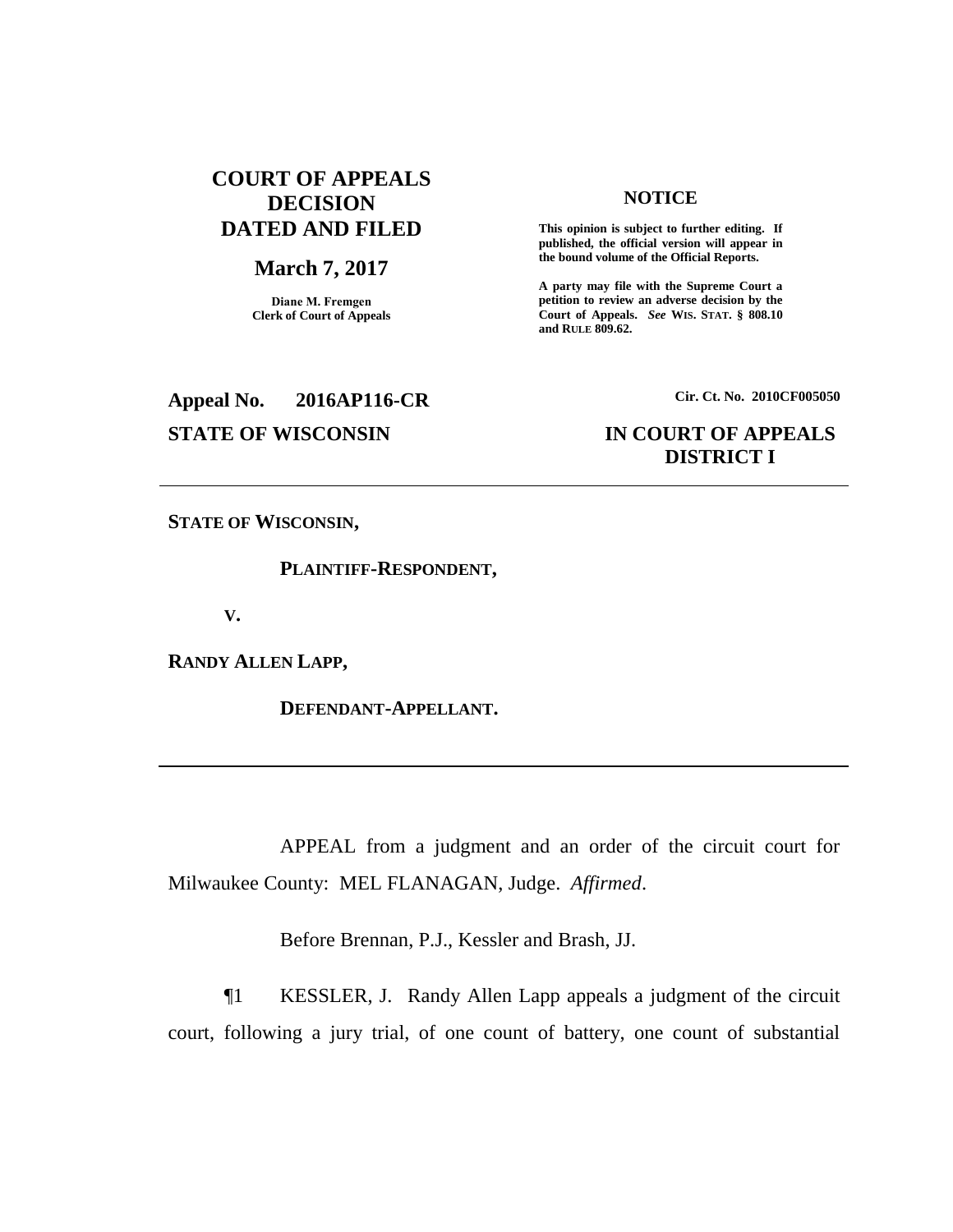battery with intent to cause bodily harm, and one count of victim intimidation. He also appeals the order denying his postconviction motion for relief.<sup>1</sup> We affirm.

### **BACKGROUND**

¶2 On October 15, 2010, Lapp was charged with misdemeanor battery, substantial battery with intent to cause great bodily harm, strangulation and suffocation, and felony intimidation of a victim, all as acts of domestic abuse. An Amended Information added the "repeater" penalty enhancer to all of the charges. According to the charging documents, the charges stemmed from an incident that occurred on October 12, 2010, in which Lapp had a physical altercation with his live-in girlfriend, D.Y. According to the complaint, on the afternoon of October 12, 2010, Lapp had an argument with D.Y., during which he pushed her head into a pillow, "back-slapped" her on the neck, and struck her in the chest with a closed fist. D.Y. told police that Lapp then left the residence, but returned later and kneed her in the chest; choked her; threatened to kill her; head-butted her, causing a nasal fracture and concussion; held a knife to her; and called her a "rat" for calling the police. D.Y. was able to get the attention of a neighbor, who called the police.

¶3 The matter proceeded to a jury trial where Lapp was acquitted of the strangulation/suffocation charge, but was convicted of the remaining charges. Lapp filed a postconviction motion for relief, arguing that he was entitled to a new trial based on multiple claims of ineffective assistance of counsel. The postconviction court denied the motion without a hearing. This appeal follows.

 $\overline{a}$ 

<sup>&</sup>lt;sup>1</sup> The Honorable Mel Flanagan entered the judgment of conviction. The Honorable Jeffrey Wagner entered the order denying Lapp's postconviction motion.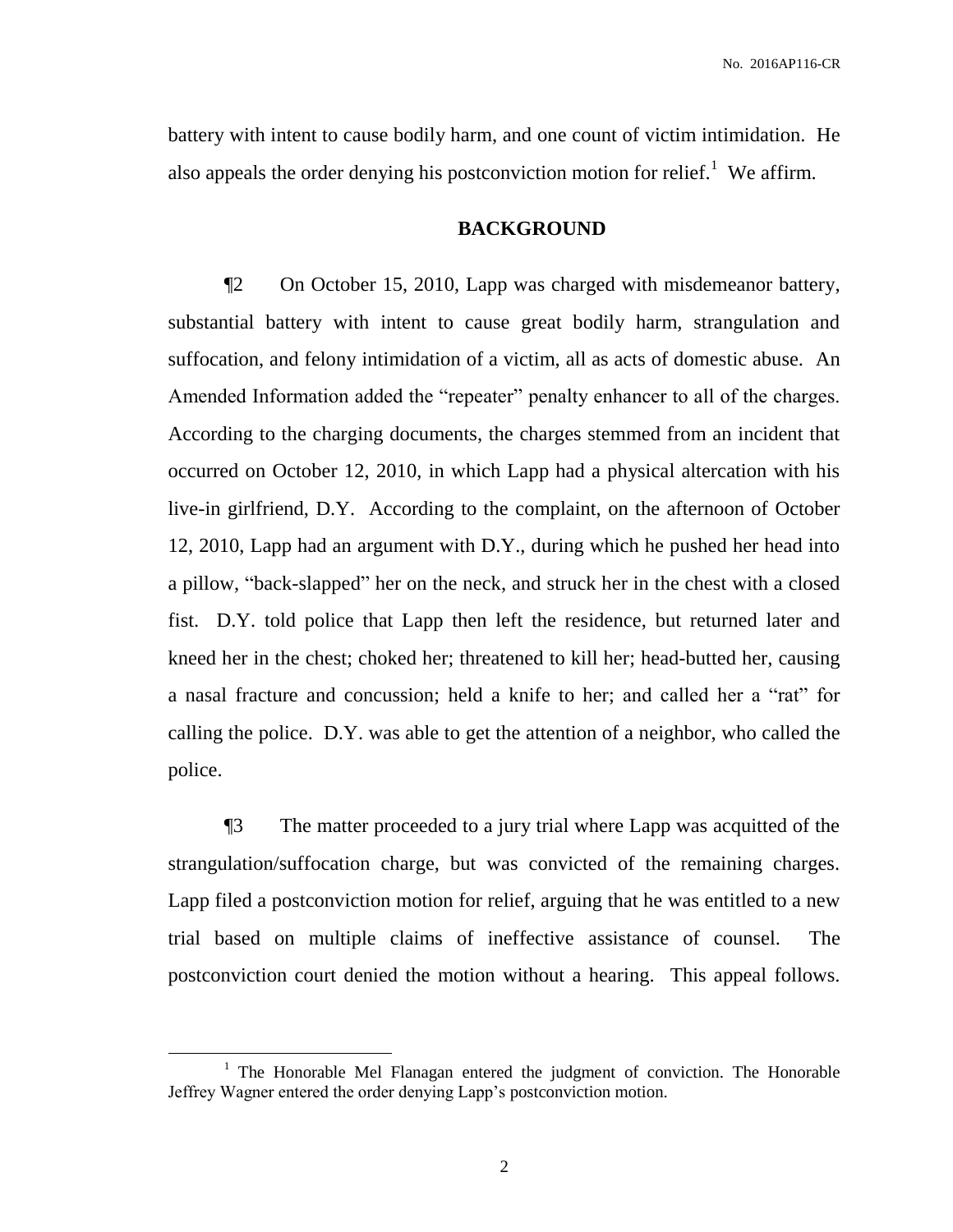We will set forth additional facts relevant to each of the issues raised on appeal as necessary in our discussion below.

#### **DISCUSSION**

¶4 On appeal, Lapp alleges that defense counsel was ineffective for: (1) failing to file for substitution of judge despite Lapp's request; (2) improperly arguing or preserving an "other acts" motion; (3) failing to object to unnecessary security during trial and failing to request a curative jury instruction; (4) failing to seek preclusion of the State's use of evidence of flight; (5) failing to object to testimony and pictures of a knife with a camouflage-colored handle based on lack of proper foundation; (6) failing to properly prepare exhibits to display to the jury; (7) failing to object to prejudicial analogies used by a State's witness during her testimony; (8) telling the jury during closing arguments that it should find Lapp guilty; and (9) failing to object to the State's "vouching" for the victim during closing arguments. Lapp also argues that the cumulative effect of counsel's deficiencies prejudiced his defense.

### **Standard of Review**

¶5 The following standards govern claims of ineffective assistance of counsel:

> To state a claim for ineffective assistance of counsel, the defendant must demonstrate: (1) that his counsel's performance was deficient; and (2) that the deficient performance was prejudicial.

> To prove deficiency, "the defendant must show that counsel's representation fell below an objective standard of reasonableness." The defendant must overcome the "strong presumption that counsel's conduct falls within the wide range of reasonable professional assistance."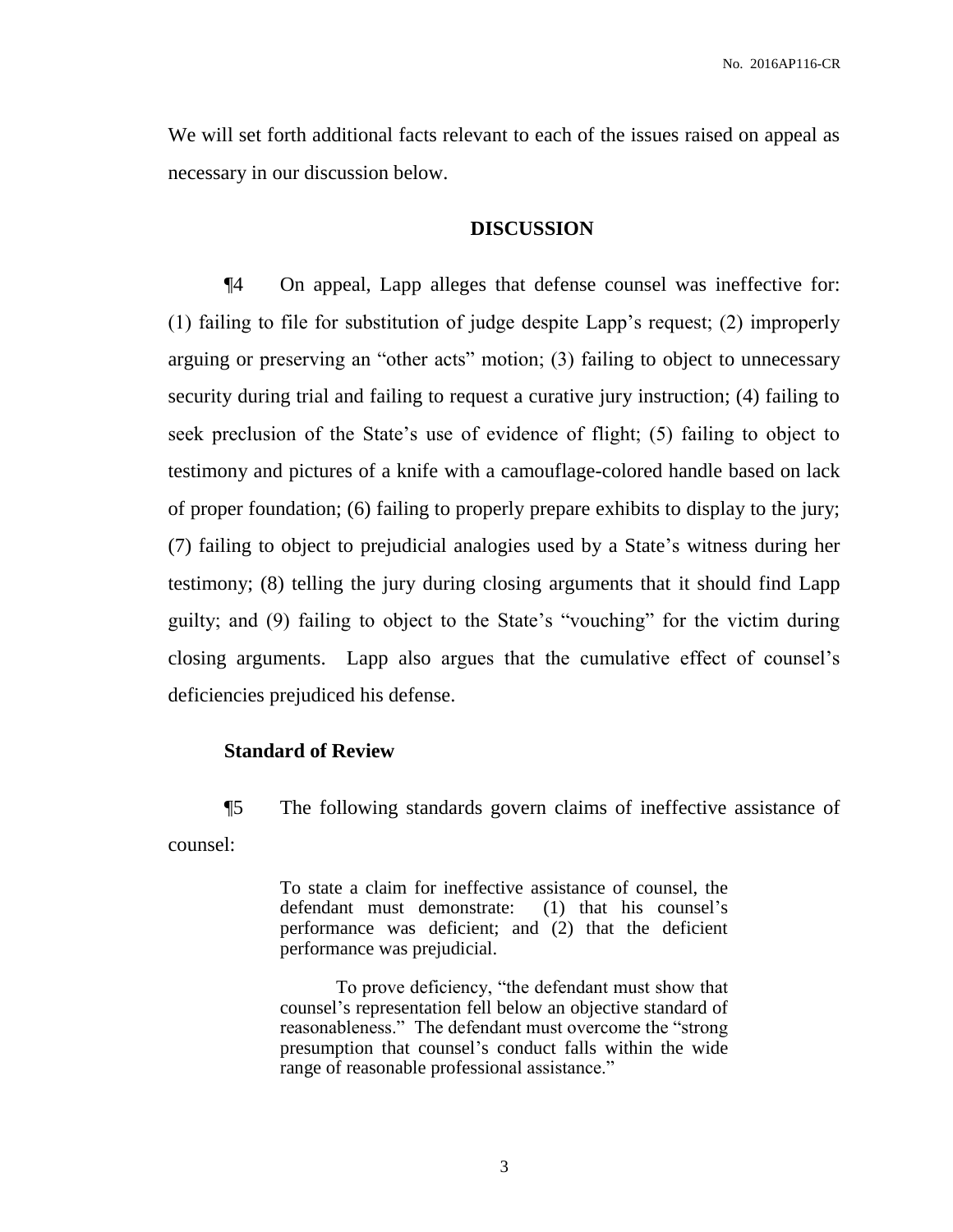To prove prejudice, the defendant must show "that counsel's errors were so serious as to deprive the defendant of a fair trial, a trial whose result is reliable." The prejudice inquiry asks whether "there is a reasonable probability that, but for counsel's unprofessional errors, the result of the proceeding would have been different. A reasonable probability is a probability sufficient to undermine confidence in the outcome."

*State v. Romero–Georgana*, 2014 WI 83, ¶¶39-41, 360 Wis. 2d 522, 849 N.W.2d 668 (quoted sources and internal citations omitted).

¶6 In order to obtain a hearing on a postconviction motion, a defendant must allege sufficient material facts to entitle him to the relief sought. *State v. Allen*, 2004 WI 106, ¶¶9, 36, 274 Wis. 2d 568, 682 N.W.2d 433. In the context of a claim of ineffective assistance of counsel, that means the facts alleged would, if true, establish both that counsel provided deficient performance and that the defendant was prejudiced by that performance. *State v. Swinson*, 2003 WI App 45, ¶58, 261 Wis. 2d 633, 660 N.W.2d 12. No hearing is required, though, when the defendant presents only conclusory allegations or when the record conclusively demonstrates that the defendant is not entitled to relief. *Nelson v. State*, 54 Wis. 2d 489, 497-98, 195 N.W.2d 629 (1972). Non-conclusory allegations should present the "who, what, where, when, why, and how" with sufficient particularity for the court to meaningfully assess the claim. *Allen*, 274 Wis. 2d 568, ¶23.

¶7 We review a postconviction court's decision to deny a postconviction motion without an evidentiary hearing under the *de novo* standard, independently determining whether the facts alleged, if true, would establish the denial of a constitutional right. *See State v. Bentley*, 201 Wis. 2d 303, 308, 548 N.W.2d 50 (1996). As part of that review, we will independently determine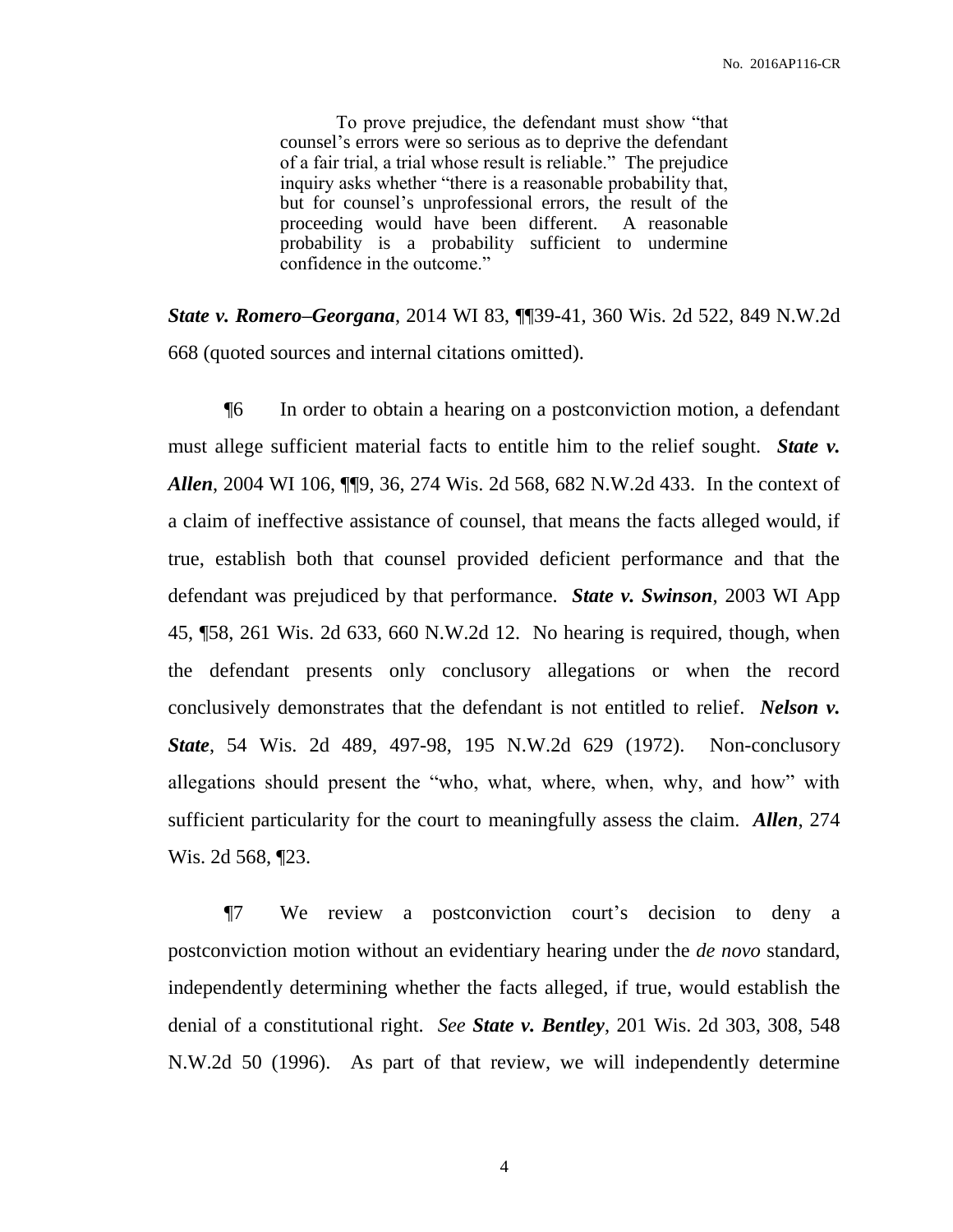No. 2016AP116-CR

whether the record demonstrates that Lapp's claims are procedurally barred*. See State v. Tolefree*, 209 Wis. 2d 421, 424, 563 N.W.2d 175 (Ct. App. 1997).

#### **A. Failing to File for Substitution of Judge**

¶8 Lapp contends that defense counsel was ineffective for failing to file for judicial substitution following judicial rotations when Judge Mel Flanagan began presiding over the case. Lapp contends that he asked counsel to file for substitution because he had previously been sentenced by Judge Flanagan and was uncomfortable with her presiding over his trial, but that counsel failed to do so. The postconviction court rejected Lapp's argument, finding that Lapp failed to show how the lack of substitution resulted in an unfair trial. We agree.

¶9 To raise a successful claim of ineffective assistance of counsel based on counsel's failure to file a request for substitution of judge, a defendant must allege prejudice. *See State v. Damaske*, 212 Wis. 2d 169, 198, 567 N.W.2d 905 (Ct. App. 1997). Lapp's motion does nothing more than assert that had counsel filed for substitution, Judge Flanagan would not have presided over his trial. The motion does not allege any facts connecting counsel's failure to file a request for judicial substitution to any conduct by the judge that caused an unfair trial.

#### **B.** *McMorris* **Motion**

¶10 Prior to trial, defense counsel filed a motion to admit "other acts" evidence asserting that D.Y. carried a knife and that Lapp had seen the knife in D.Y.'s purse on multiple occasions. The motion also alleged that Lapp headbutted D.Y. only after he saw D.Y. reach into her purse to grab a knife. Lapp asserted that the evidence was relevant to his state of mind at the time of the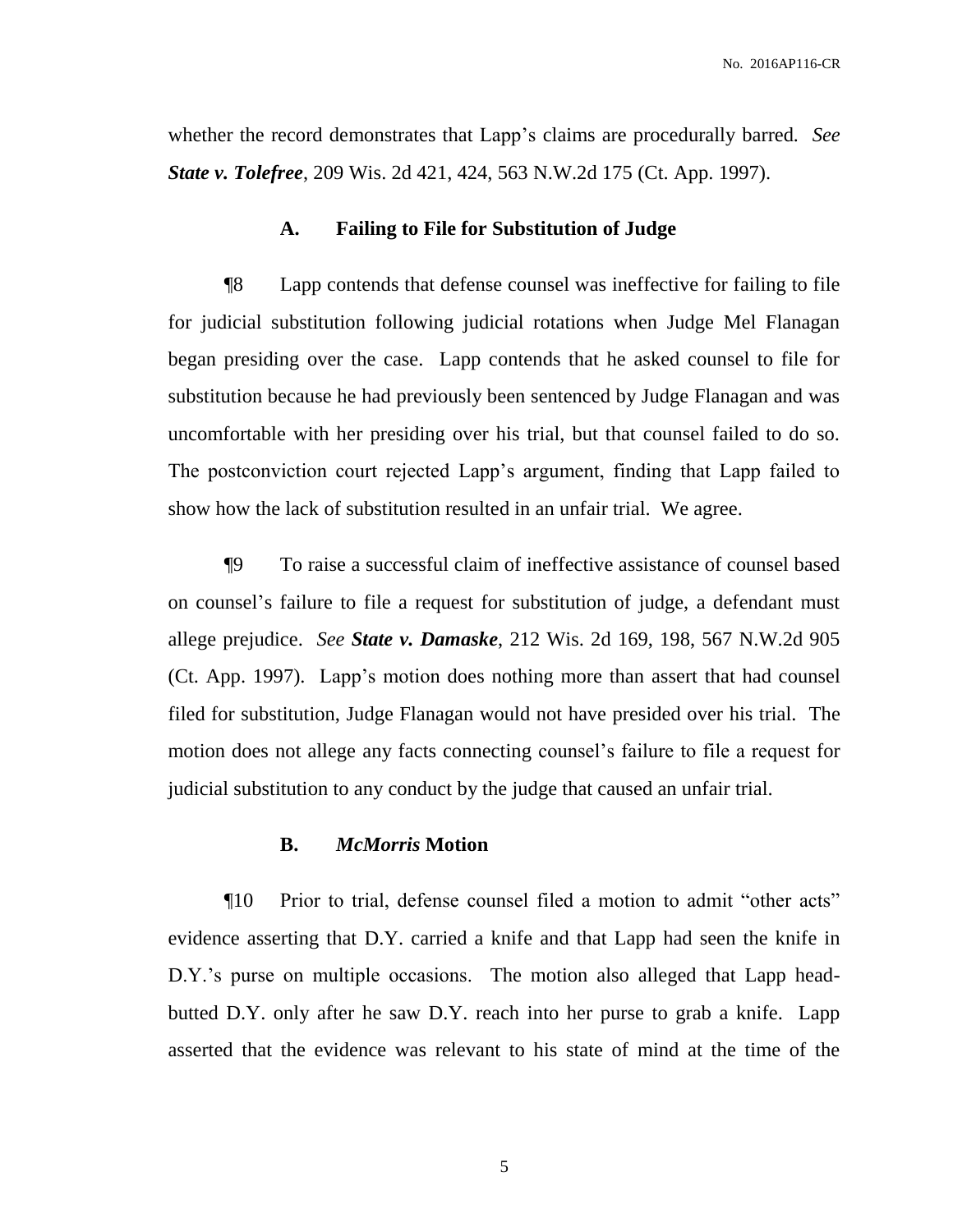incident and was admissible as evidence of D.Y.'s habit under *McMorris v. State*, 58 Wis. 2d 144, 205 N.W.2d 559 (1973), which held:

> When the issue of self-defense is raised in a prosecution for assault or homicide and there is a factual basis to support such defense, the defendant may, in support of the defense, establish what the defendant believed to be the turbulent and violent character of the victim by proving prior specific instances of violence within his [the defendant's] knowledge at the time of the incident.

*Id.* at 152.

¶11 The trial court rejected the motion, noting that D.Y., a painter, carried a painter's knife and that Lapp knew D.Y. carried a painter's knife given her profession. The court found that Lapp did not show that he was aware of D.Y. using the knife for anything other than her profession.

¶12 In his postconviction motion, Lapp argued that defense counsel mishandled the motion. Lapp asserted that he told defense counsel about four specific incidents "involving both the alleged victim and violent behavior" that counsel failed to discuss when he filed the *McMorris* motion. The four incidents were that: (1) when Lapp once asked D.Y. why she carried a knife in her purse, she responded "for cutting a motherfucker's balls off" and told Lapp that she would not allow a man to hit her ever again; (2) when Lapp asked D.Y. why she left a man in Pennsylvania and left behind her personal items, D.Y. told Lapp that she left because "[i]t got violent"; (3) D.Y. verbally abused her young son; and (4) D.Y. told Lapp that she was worried that an ex-boyfriend who was recently released from prison might stalk her and beat her because she had some of his property. Lapp contends that if counsel included that information in the *McMorris* motion, the trial court would have "had sufficient information to grant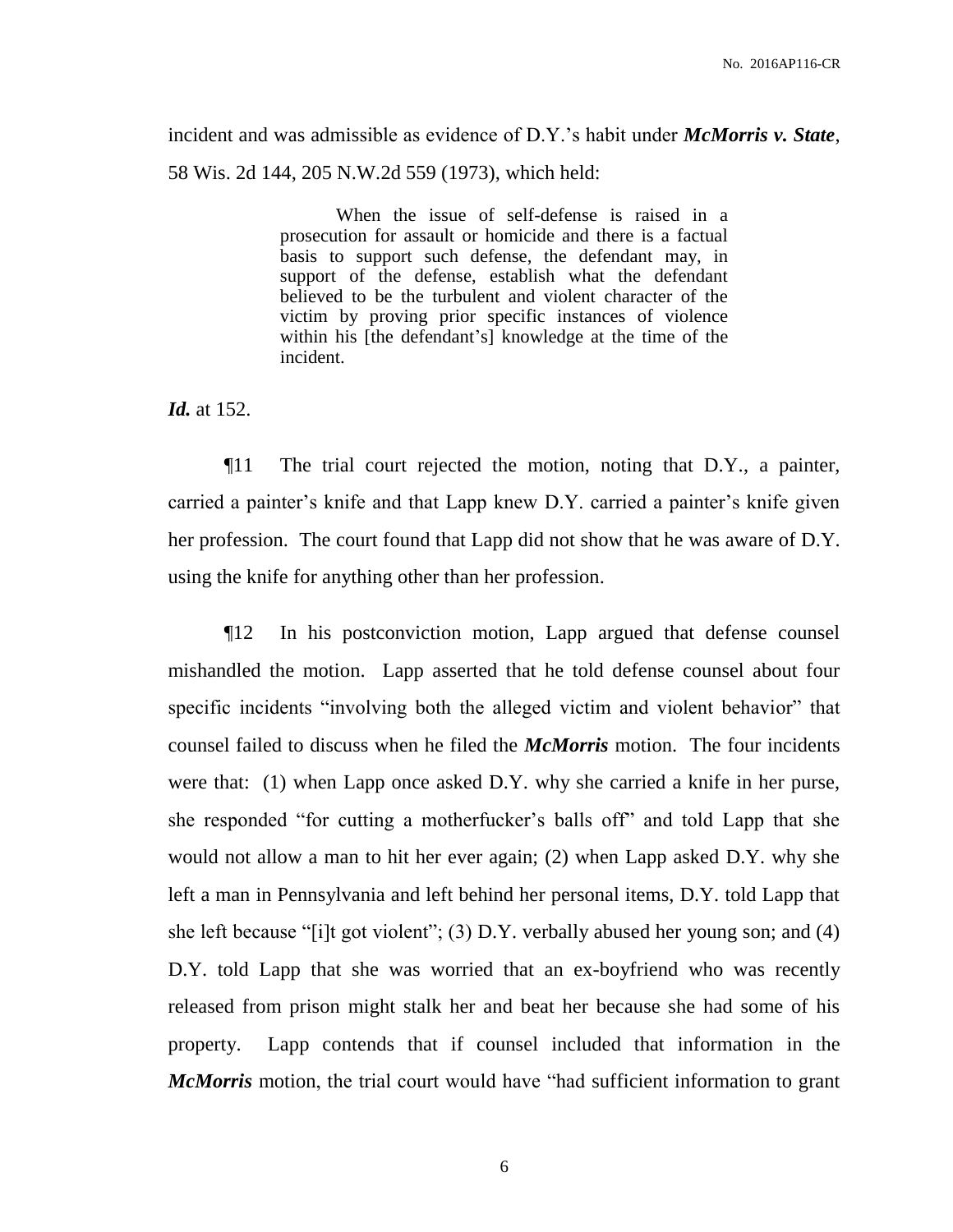an evidentiary hearing at which it would be determined whether any of the [omitted] information could be presented in conjunction with Mr. Lapp's selfdefense argument."

¶13 We agree with the postconviction court that "nothing about the facts in any of these scenarios show the victim was physically violent, responded with physical violence with a knife, or that she was the violent one." (Emphasis omitted.) Indeed, three of the four instances show that D.Y. was prepared to defend herself against violence, rather than incite it. D.Y.'s alleged verbal abuse of her son is irrelevant to whether she carried a knife. The postconviction court noted that even if defense counsel had presented these four instances in his motion, the trial court still would have rejected the motion for failing to constitute *McMorris* evidence. Accordingly, defense counsel cannot be found ineffective for failing to file a *McMorris* motion on the issues Lapp specified.

### **C. Failing to Object to Security**

¶14 Lapp next argues that his defense counsel was ineffective for failing to object to the presence of "conspicuous and armed security bailiffs [who] were positioned around Mr. Lapp at key moments and within full view of the jury." Lapp also argues that counsel was ineffective for failing to request WIS JI— CRIMINAL 314 ("Defendant Wearing a Visible Restraining Device in the Presence of Jurors") as a curative instruction. Lapp contends that the presence of "four armed men" was inherently prejudicial because it gave the jury the impression that Lapp was violent or a flight risk.

¶15 Again, we agree with the postconviction court that Lapp's arguments are completely speculative. Lapp does not allege that the jury saw any of his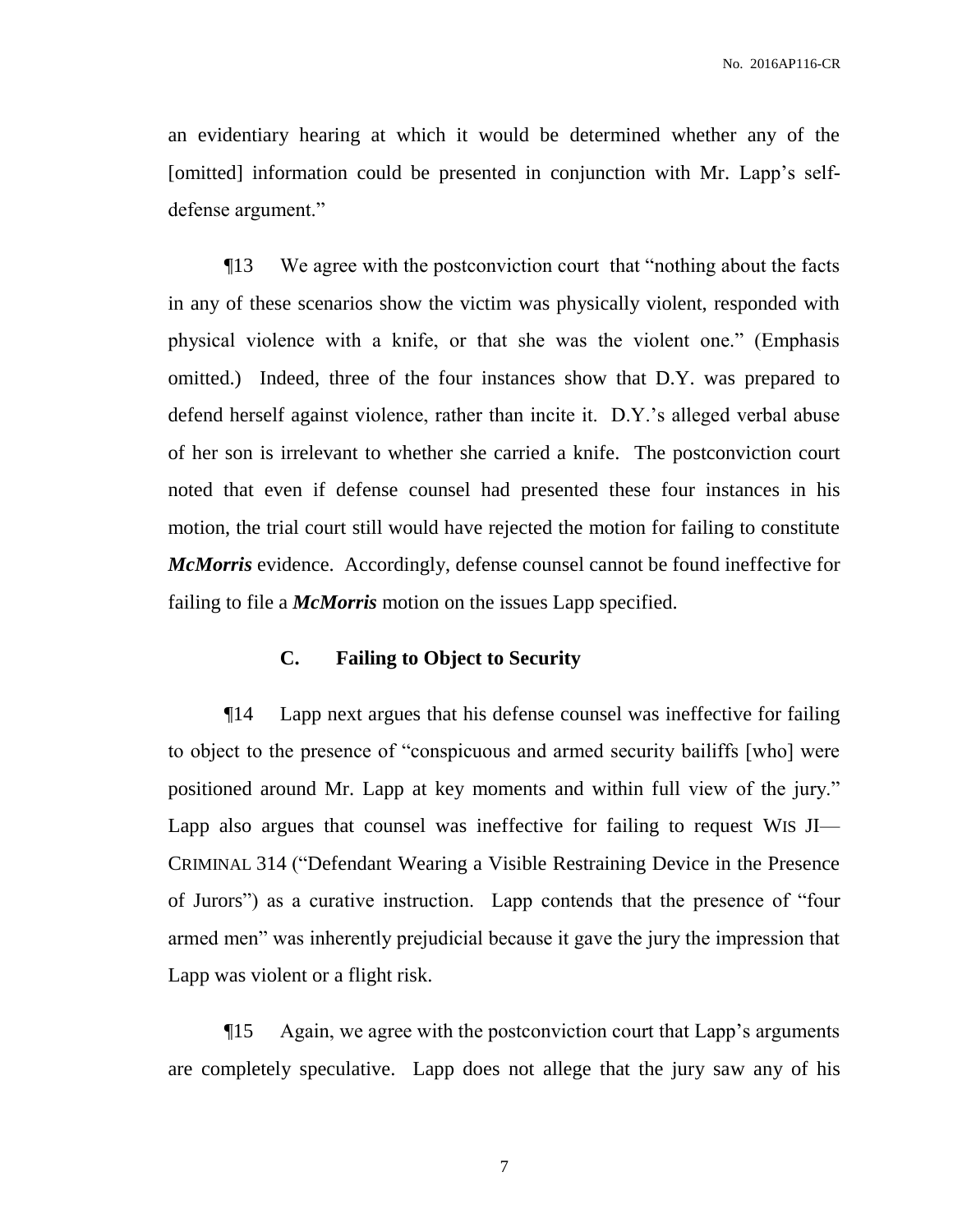No. 2016AP116-CR

restraints, $2$  nor does he present any evidence that the presence of armed security prejudiced his defense. Indeed, the jury acquitted Lapp of one the charges, which suggests that the presence of the "unnecessary security" was not prejudicial to his defense. Accordingly, counsel was not ineffective for failing to object to the presence of "armed security bailiffs" and for failing to request a jury instruction calling attention to the security measures that Lapp objects to now.

### **D. Evidence of Flight**

¶16 During trial, Lapp sought to suppress evidence of the existence of a bench warrant based on Lapp's failure to pay child support. The trial court granted the motion. The State later argued that Lapp fled the residence after his altercation with D.Y. and that Lapp's flight was evidence of guilt. Postconviction, Lapp argued that counsel was ineffective for failing to suppress *all* evidence of flight, claiming the real reason Lapp fled after the altercation with D.Y. was the existence of the child support bench warrant. He argued that the State improperly used his failure to wait for police or to call the police himself as evidence of guilt because the parties knew "that Mr. Lapp had a valid reason for not involving the police." The postconviction court rejected Lapp's argument, stating "[a]ny attempt to preclude the State's use of the defendant's flight from the scene as evidence of guilt in a motion *in limine* or an objection at trial would have been denied" because the "State's interpretation of the evidence was fair game." We agree. Lapp cannot use his success in blocking the State's use of the bench warrant to preclude other explanations for his flight.

 $\overline{a}$ 

 $2$  Lapp's restraints were leg shackles. Lapp does not allege that the jury actually saw the shackles, and the postconviction court noted that the shackles were hidden from the jury.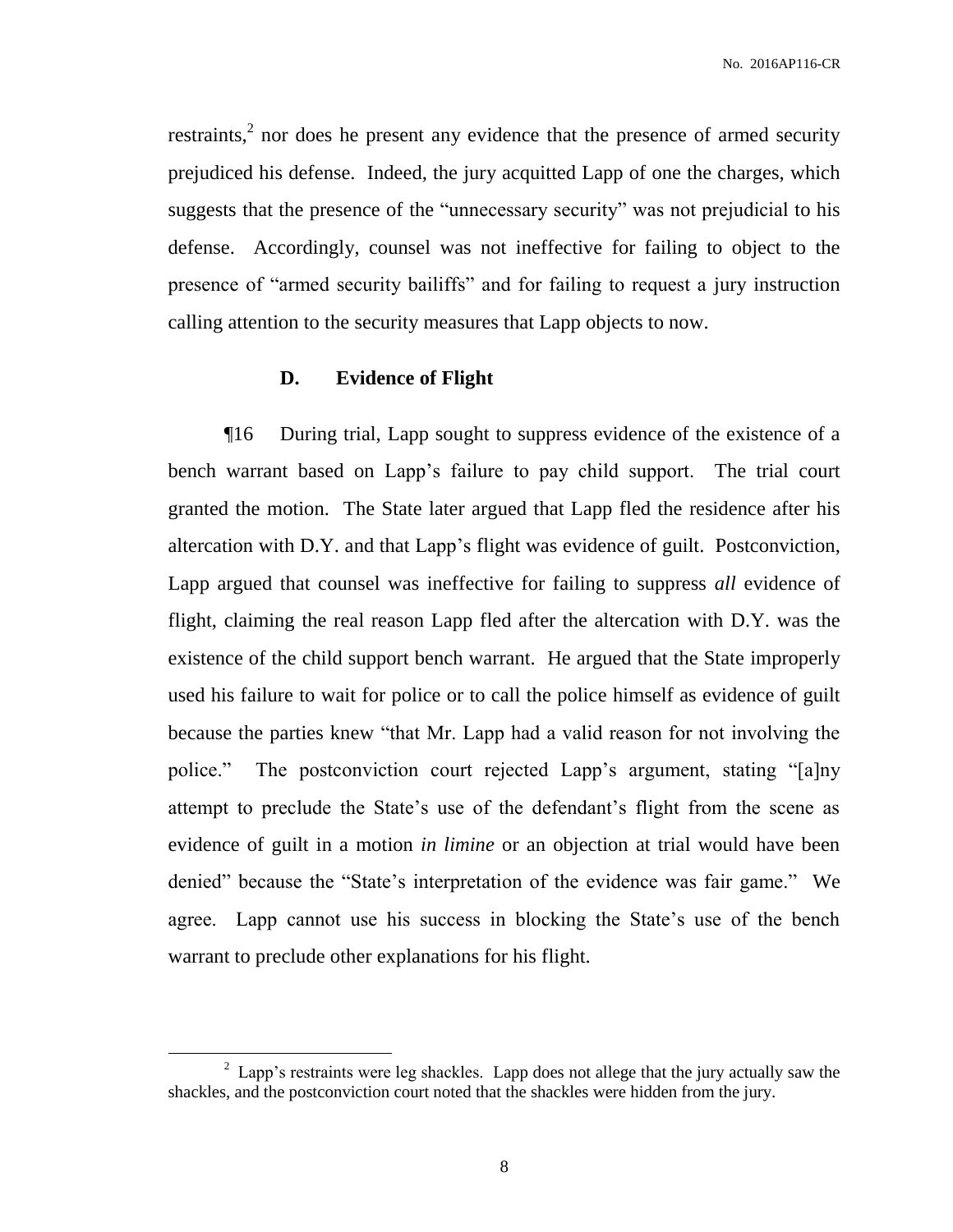¶17 Moreover, Lapp has not shown that he was prejudiced by the evidence of flight. Multiple witnesses testified about the violent incident between Lapp and D.Y. D.Y. testified in great detail, describing how Lapp was drunk, struck her numerous times, and head-butted her. Dr. Gregory Rickburg, the emergency room physician who treated D.Y., testified in detail about the injuries D.Y. sustained and noted that they were consistent with domestic violence. Richard Beebe, Lapp's and D.Y.'s neighbor, testified that on the morning of October 12, 2010, he woke up to screaming coming from within his apartment complex. Beebe stated that he heard D.Y. screaming for help and that he found D.Y. "laying in the fetal position inside her back door." Beebe also stated that D.Y. was holding a towel that was "full of blood" to her face. Thus, even if the evidence of flight had been precluded, it is unlikely that the result of Lapp's trial would have been different.

# **E. Failure to object to testimony about, and pictures of, a camouflage-colored knife**

¶18 Lapp argues that "[d]efense counsel failed to object when the [S]tate improperly introduced photo evidence of a camouflage-colored knife after the Court ruled, prior to trial, that the photo would only be introduced if there was 'some reason to connect it to this trial.'"

¶19 Prior to trial, defense counsel asked the court to exclude a photograph of a camouflage-colored knife taken from D.Y.'s apartment on the grounds that D.Y. told police that Lapp threatened her with a black knife. The State told the court that the police report initially noted that the knife was not located, but then the knife "showed up in the photos" and was positively identified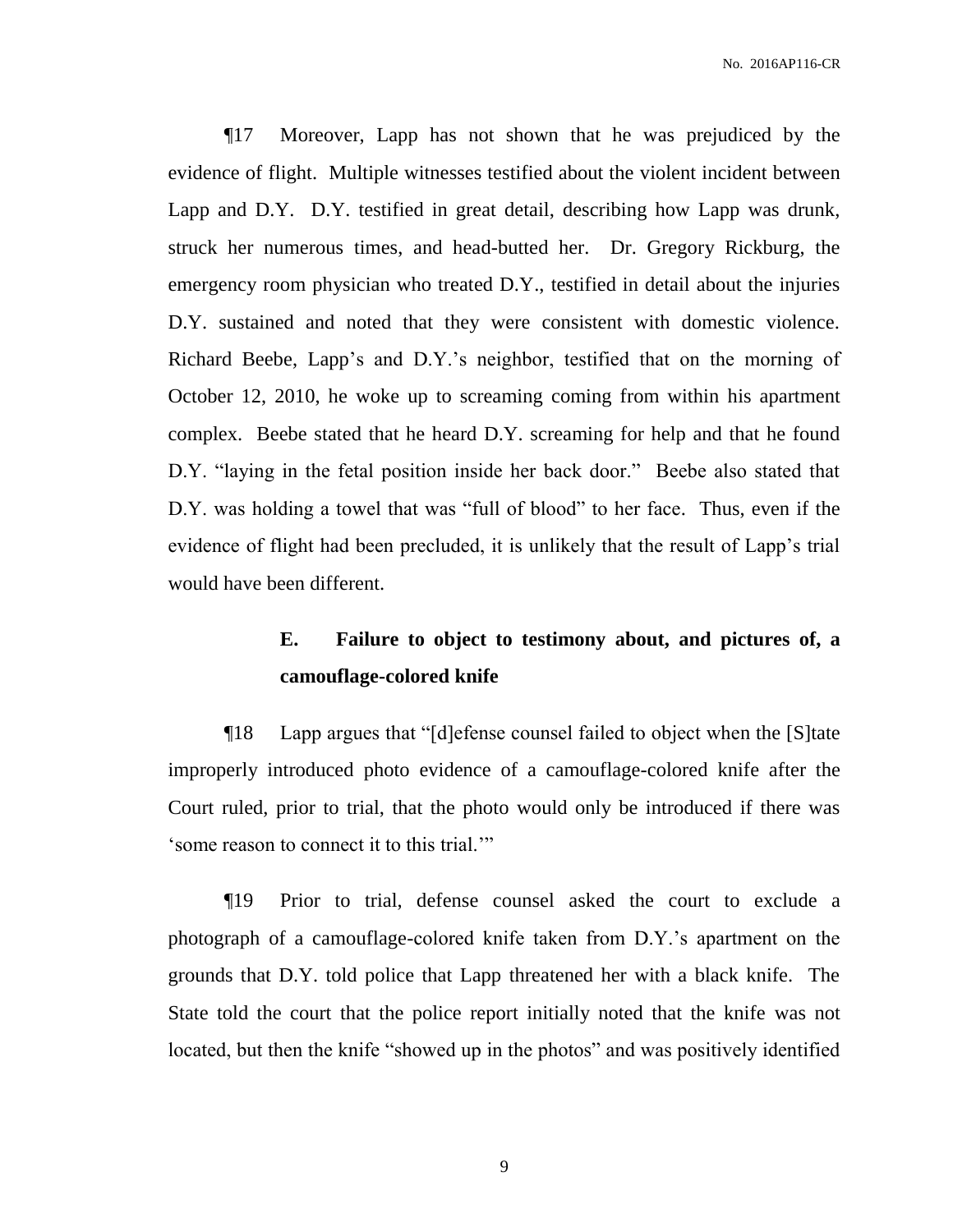by D.Y. as the knife Lapp threatened her with. The trial court ruled if the State "can connect up the knife in the photos by some witness, then they can use it."

¶20 During opening statements, the State told the jury that there were two knives at issue: "You'll see a photograph of one of the two knives that are – that [D.Y.] will tell you is—she's not sure which knife it is, but she'll tell you that it's a–that's a knife like it, because there's two of them, and that it could be the knife." Defense counsel did not object. During the State's direct examination of D.Y., the State showed D.Y. the photograph of the camouflage-colored knife and asked whether Lapp used that particular knife to threaten her. D.Y. responded in the affirmative, but also noted that Lapp had two very similar knives. She "believe[d]" the camouflage-colored knife was the one Lapp used on her because she recalled Lapp grabbing a knife from the top of their television and the camouflage-colored knife was in that location. Defense counsel did not object.

¶21 There was a proper foundation linking the camouflage-colored knife to the offense. The trial court ruled that the evidence was admissible if the State could "connect up the knife in the photos by some witness." The State did just that. On the morning of trial, D.Y. told the State that the camouflage-colored knife was the knife Lapp threatened her with, prompting the court to allow the photographic evidence. During trial, D.Y. told the jury that Lapp had two knives, but she "believe[d]" the camouflage-colored knife was the one because of its location in their apartment. D.Y. connected the knife to the offense through her testimony. There was nothing for defense counsel to object to. Accordingly, counsel was not ineffective.

#### **F. Failing to Prepare Proper Exhibits**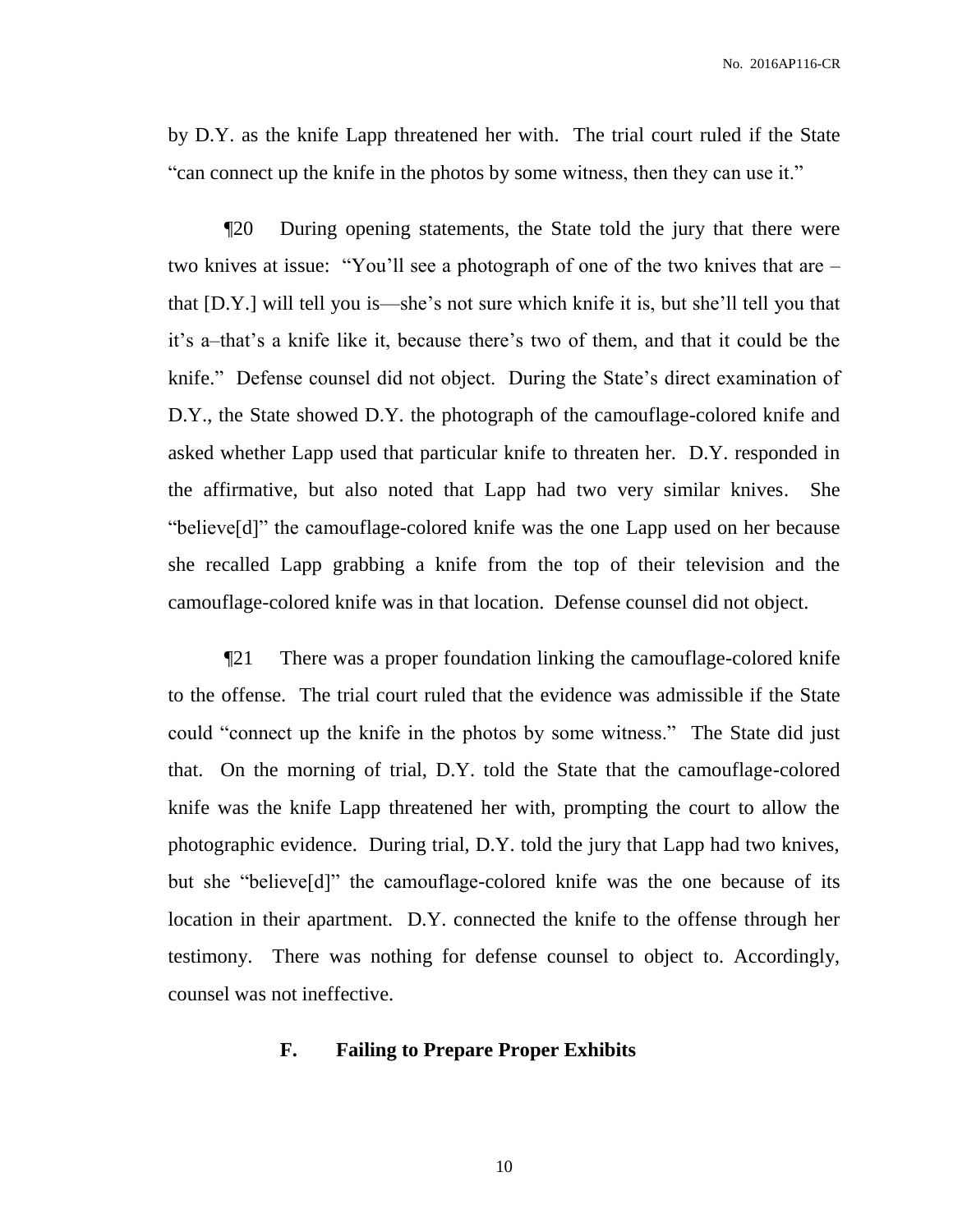¶22 Next, Lapp contends that defense counsel was ineffective for failing to prepare a professionally-drawn diagram showing the physical layout of the apartment. Lapp has failed to show how the lack of a professionally-drawn diagram prejudiced his defense. In light of the detailed testimony describing D.Y.'s injuries and the manner in which those injuries were caused, Lapp's contention that professionally-prepared visual aids would have helped his defense is pure speculation. Counsel was not ineffective for failing to prepare better diagrams.

# **G. Failing to Object to Prejudicial Analogies by a State's Witness**

¶23 Lapp contends that defense counsel was ineffective for failing to object to Beebe's description of how D.Y. looked just after the incident. Beebe said that D.Y. "looked like a dog that had been beaten with a stick for hours." Lapp argues that the analogy was a "gory and disturbing image," which the State later repeated in closing arguments. Lapp contends that the image "remain[ed] in the minds of the jury." The State introduced multiple photographic images of D.Y.'s injuries. Multiple witnesses testified about, and described, the injuries. The jury had abundant evidence on which to make its own determination about the severity of D.Y.'s injuries. Lapp cannot show that but for Beebe's description, the result of his trial would have been different. Hence, Lapp was not prejudiced by Beebe's testimony.

# **H. Defense Counsel's Misstatement During Closing Arguments**

¶24 During closing arguments, defense counsel concluded his argument by stating: "Return a verdict of guilty—I'm sorry. Return a verdict of not guilty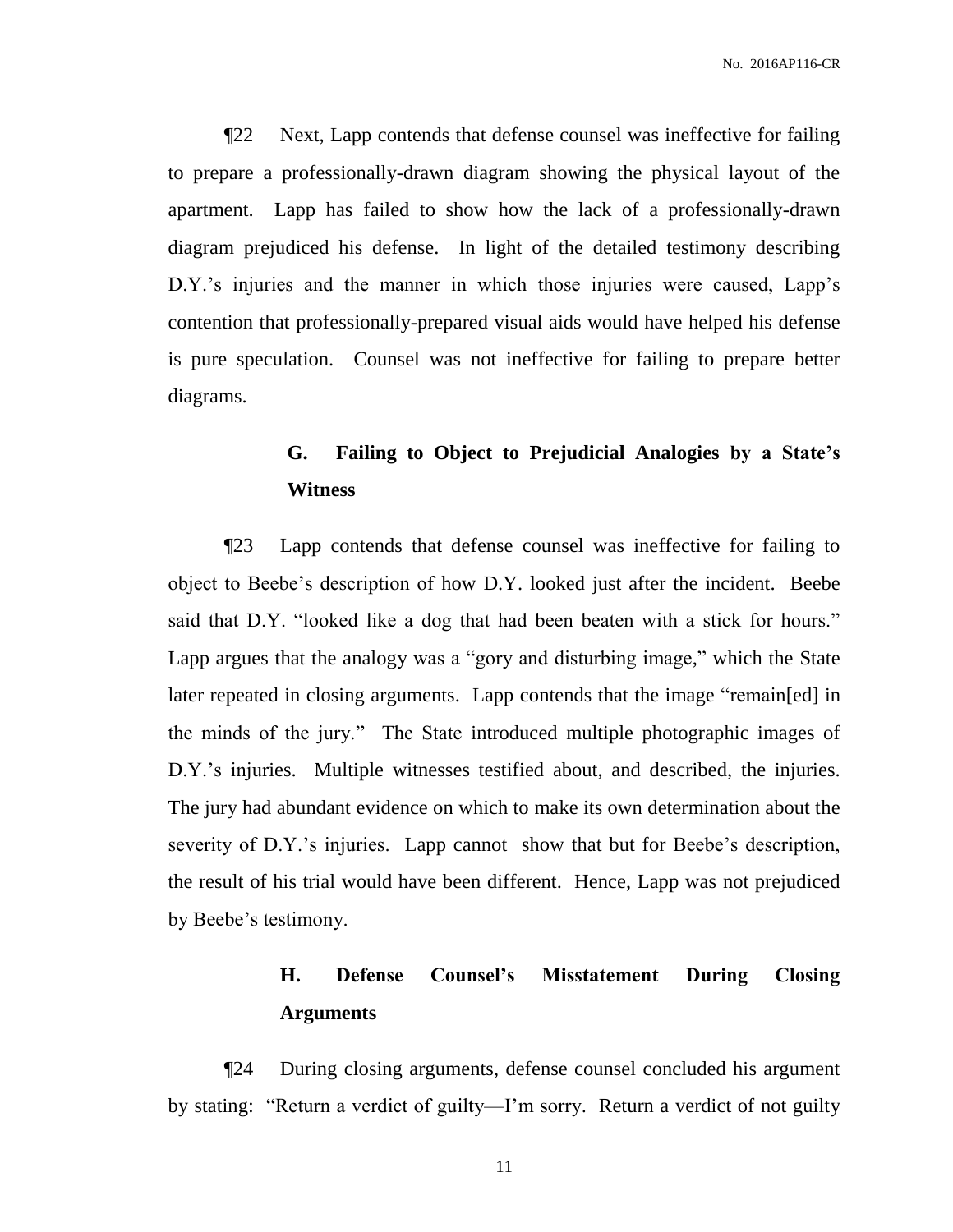to all the charges in this case." Lapp argues that the portion of this statement asking for "a verdict of guilty" was prejudicial to his defense because it "could be seen by a Jury as a functional equivalent to a guilty plea." Lapp's argument makes little sense. Defense counsel's misstatement was obviously an error and was instantly corrected. It is highly unlikely that a jury, which heard defense counsel spend the entire trial defending Lapp, would conclude on the basis of an obvious misstatement that defense counsel really wanted the jury to find his client guilty. The jury acquitted Lapp of one of the charges, which indicates that counsel's slip of the tongue really had little, if any, effect on the jury. Any potential prejudice based on counsel's misstatement is the epitome of speculation.

# **I. Failing to Object to the State's Vouching for the Credibility of the Victim**

¶25 Finally, Lapp contends that defense counsel was ineffective for failing to object to the following portion of the State's closing argument, which came after the State summarized D.Y.'s testimony:

> That's [D.Y.'s] testimony. You heard from the court that you can find her believable and credible and find the defendant guilty of all those charges, just based upon that[.]

¶26 Lapp argues that the State "removed the question of [D.Y.'s] credibility from the Jury's consideration and improperly instructed the Jury that the court itself had seemingly approved of the Jury finding D.Y. credible." We disagree. That is not what the State said and is contrary to the instruction given by the trial court.

¶27 The State's comment did not remove the question of D.Y.'s credibility from the jury's consideration; to the contrary, it reiterated the trial